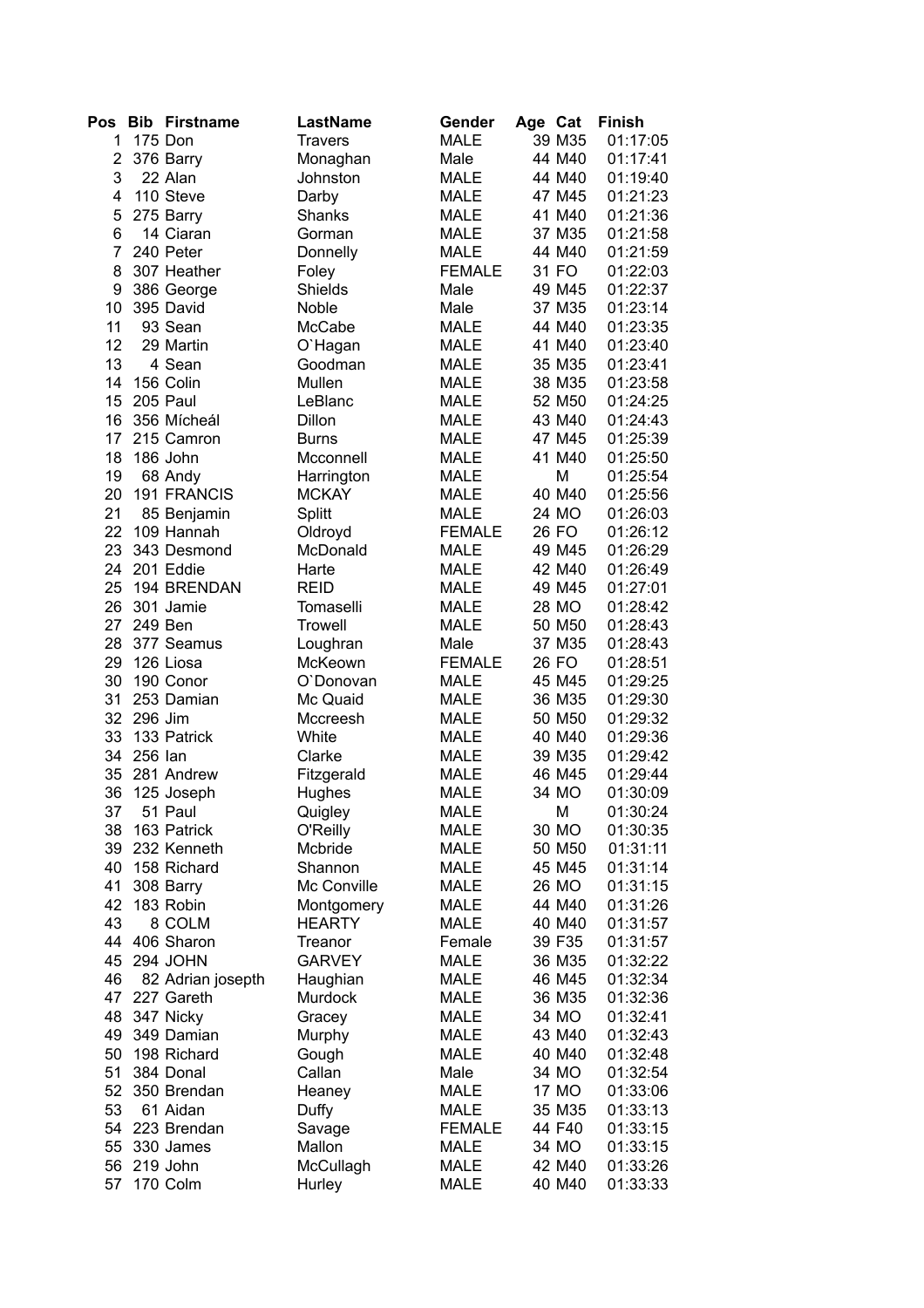| 58  | 337 Simon       | Jolly            | <b>MALE</b>   | 39 M35 | 01:33:35 |
|-----|-----------------|------------------|---------------|--------|----------|
| 59  | 76 Leo          | Farrell          | MALE          | 48 M45 | 01:33:38 |
| 60  | 229 Micheal     | Halpenny         | <b>MALE</b>   | 34 MO  | 01:33:38 |
| 61  | 66 Jonathan     | Lyons            | <b>MALE</b>   | 32 MO  | 01:33:39 |
| 62  | 119 David       | Montgomery       | <b>MALE</b>   | 41 M40 | 01:33:48 |
| 63  | 351 Kealan      | Curran           | <b>MALE</b>   | 33 MO  | 01:33:48 |
| 64  | 103 Evan        | Cudden           | <b>MALE</b>   | 17 MO  | 01:33:57 |
| 65  | 309 Martin      | Mc Shane         | <b>MALE</b>   | 41 M40 | 01:33:58 |
| 66  | 311 Gillian     | Cordner          | <b>FEMALE</b> | 39 F35 | 01:34:02 |
| 67  | 278 Paul        | Meagher          | <b>MALE</b>   | 43 M40 | 01:34:04 |
| 68  | 121 Barry       | Evans            | <b>MALE</b>   | 48 M45 | 01:34:05 |
| 69  | 57 Brian        | Kirwan           | <b>MALE</b>   | 39 M35 | 01:34:08 |
| 70  | 67 Benny        | Smyth            | <b>MALE</b>   | 30 MO  | 01:34:29 |
| 71  | 106 Jose        | Carvalho         | <b>MALE</b>   | 48 M45 | 01:34:31 |
| 72  | 299 Bobbie      | Irvine           | <b>MALE</b>   | 50 M50 | 01:34:35 |
| 73  | 368 Ollie       | Murray           | <b>MALE</b>   | 39 M35 | 01:34:37 |
| 74  | 120 Michael     | Mccarron         | <b>MALE</b>   | 47 M45 | 01:34:42 |
| 75  | 38 Martin       | Morgan           | <b>MALE</b>   | 48 M45 | 01:34:48 |
| 76  | 389 Ronan       | Carey            | Male          | 41 M40 | 01:34:51 |
| 77  | 410 Ghislain    | De Meuldre       | Male          | 47 M45 | 01:34:51 |
| 78  | <b>302 Paul</b> | <b>Thorpe</b>    | MALE          | 43 M40 | 01:35:06 |
| 79  | 304 Kevin       | Farrell          | MALE          | 34 MO  | 01:35:06 |
| 80  | 217 Mark        | Canavan          | <b>MALE</b>   | 33 MO  | 01:35:14 |
| 81  | 412 Mairead     | Hughes           | Female        | 24 FO  | 01:35:27 |
| 82  | 352 Terence     | <b>Mathers</b>   | <b>MALE</b>   | 41 M40 | 01:35:28 |
| 83  | 371 John        | Faloon           | Male          | 50 M50 | 01:35:33 |
| 84  | 313 Eamonn      | Sheehan          | MALE          | 28 MO  | 01:35:44 |
| 85  | 135 Tony        | McAteer          | MALE          | 52 M50 | 01:35:49 |
| 86  | 341 Declan      | Keenen           | <b>MALE</b>   | 28 MO  | 01:35:56 |
| 87  | 74 Ruaidhri     | <b>Stewart</b>   | <b>MALE</b>   | 36 M35 | 01:35:58 |
| 88  | 322 Andrew      | Gilmer           | <b>MALE</b>   | 25 MO  | 01:36:09 |
| 89  | 359 Fintan      | Rodgers          | <b>MALE</b>   | 39 M35 | 01:36:12 |
| 90  | 185 Bernard     | Hamill           | <b>MALE</b>   | 30 MO  | 01:36:19 |
| 91  | 335 Joanne      | Curran           | <b>FEMALE</b> | 44 F40 | 01:36:21 |
| 92  | 43 Angus        | Mccready         | <b>MALE</b>   | 43 M40 | 01:36:22 |
| 93  | 203 Aaron       | Montgomery       | MALE          | 38 M35 | 01:36:29 |
| 94  | 188 Damian      | Maguire          | <b>MALE</b>   | 37 M35 | 01:36:33 |
| 95  | 81 Paul         | Mulholland       | <b>MALE</b>   | 51 M50 | 01:36:46 |
| 96  | 317 Peter       | Linden           | MALE          | 39 M35 | 01:36:48 |
| 97  | 353 Derek       | Mathers          | <b>MALE</b>   | 47 M45 | 01:36:53 |
| 98  | 196 Linda       | Meehan           | <b>FEMALE</b> | 44 F40 | 01:36:58 |
| 99  | 361 Andy        | Califf           | <b>MALE</b>   | 48 M45 | 01:37:37 |
| 100 | 372 Neil        | McDonald         | <b>MALE</b>   | 34 MO  | 01:37:46 |
| 101 | 276 Martin      | Carr             | <b>MALE</b>   | 29 MO  | 01:38:00 |
| 102 | 284 Ciaran      | O Dowd           | <b>MALE</b>   | 26 MO  | 01:38:08 |
| 103 | 124 Paul        | <b>Byrne</b>     | <b>MALE</b>   | 39 M35 | 01:38:22 |
| 104 | 164 Tommy       | O'Reilly         | <b>MALE</b>   | 43 M40 | 01:38:23 |
| 105 | 325 Shane       | O'Callaghan      | <b>MALE</b>   | 43 M40 | 01:38:27 |
| 106 | 348 Paul        | Gorman           | <b>MALE</b>   | 49 M45 | 01:38:29 |
| 107 | 165 Paul        | McGeown          | <b>MALE</b>   | 42 M40 | 01:38:34 |
| 108 | 179 Mary        | Mackin           | <b>FEMALE</b> | 58 F55 | 01:38:35 |
| 109 | 71 Barry        | Reid             | <b>MALE</b>   | 41 M40 | 01:38:42 |
| 110 | 364 Darren      | Moffett          | <b>MALE</b>   | 44 M40 | 01:38:48 |
| 111 | 258 HUGH        | <b>MORGAN</b>    | <b>MALE</b>   | 53 M50 | 01:38:56 |
| 112 | 151 Ciaran      | Wright           | <b>MALE</b>   | 30 MO  | 01:39:16 |
| 113 | 262 Robert      | Carr             | <b>MALE</b>   | 34 MO  | 01:39:18 |
| 114 | 318 Chas        | <b>McCormick</b> | <b>MALE</b>   | 44 M40 | 01:39:27 |
| 115 | 92 Sinead       | <b>Bewley</b>    | <b>FEMALE</b> | 41 F40 | 01:39:28 |
|     |                 |                  |               |        |          |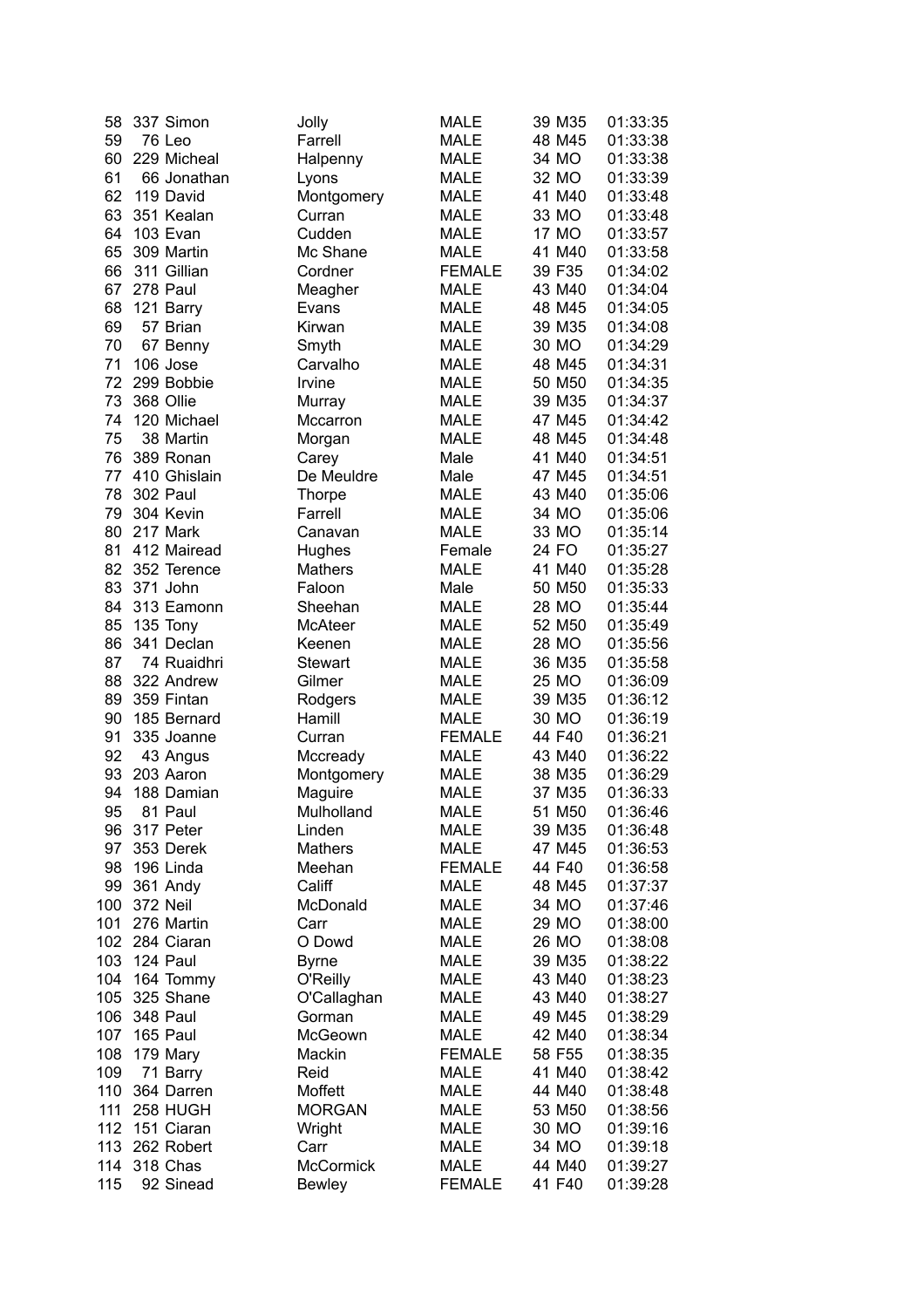| 116 | 206 Noel        | Moan            | <b>MALE</b>   | 33 MO  | 01:39:29 |
|-----|-----------------|-----------------|---------------|--------|----------|
| 117 | 34 Jim          | Larkin          | <b>MALE</b>   | 37 M35 | 01:39:31 |
| 118 | 398 Declan      | Treanor         | Male          | 25 MO  | 01:39:32 |
| 119 | 277 Gary        | Connolly        | <b>MALE</b>   | 50 M50 | 01:39:45 |
| 120 | 297 Natalie     | <b>Bowbanks</b> | <b>FEMALE</b> | 32 FO  | 01:40:03 |
| 121 | 357 Lee         | Downey          | <b>MALE</b>   | 29 MO  | 01:40:03 |
| 122 | 141 Karl        | Treanor         | <b>MALE</b>   | 28 MO  | 01:40:20 |
| 123 | 235 Joseph      | Cunningham      | <b>MALE</b>   | 52 M50 | 01:40:22 |
| 124 | 360 Patrick     | Cooney          | <b>MALE</b>   | 43 M40 | 01:40:23 |
| 125 | 7 Melanie       | Hearty          | <b>FEMALE</b> | 41 F40 | 01:40:26 |
| 126 | 345 Lillian     | O'Hanlon        | <b>FEMALE</b> | 47 F45 | 01:40:27 |
| 127 | <b>334 Paul</b> | <b>Barnes</b>   | <b>MALE</b>   | 34 MO  | 01:40:29 |
| 128 | 362 David       | Geary           | <b>MALE</b>   | 51 M50 | 01:40:31 |
| 129 | 338 Mark        | Dinsmore        | <b>MALE</b>   | 35 M35 | 01:41:11 |
| 130 | 129 John        | O'Neill         | <b>MALE</b>   | 38 M35 | 01:41:21 |
| 131 | 283 Anthony     | Treanor         | <b>MALE</b>   | 37 M35 | 01:41:21 |
| 132 | 409 Christopher | McEvoy          | Male          | 25 MO  | 01:41:32 |
| 133 | 146 Eamon       | Murphy          | <b>MALE</b>   | 45 M45 | 01:41:36 |
| 134 | 260 Judy        | Mahon           | <b>FEMALE</b> | 35 F35 | 01:41:37 |
| 135 | 162 Alan        | O'Connell       | <b>MALE</b>   | 43 M40 | 01:41:38 |
|     |                 |                 |               |        |          |
| 136 | 339 Daniel      | Jack            | <b>MALE</b>   | 33 MO  | 01:41:43 |
| 137 | 267 Declan      | Roe             | <b>MALE</b>   | 42 M40 | 01:41:47 |
| 138 | 168 Anne        | Havern          | <b>FEMALE</b> | 35 F35 | 01:41:49 |
| 139 | 237 Robbie      | Marsh           | <b>MALE</b>   | 38 M35 | 01:41:49 |
| 140 | 366 Patrick     | Woods           | <b>MALE</b>   | 32 MO  | 01:41:51 |
| 141 | 310 Blaithin    | McCann          | <b>FEMALE</b> | 29 FO  | 01:41:56 |
| 142 | 9 Helen         | <b>Divilly</b>  | <b>FEMALE</b> | 35 F35 | 01:42:18 |
| 143 | 288 Dennis      | Heaney          | <b>MALE</b>   | 65 M65 | 01:42:54 |
| 144 | 59 Chris        | Kelly           | <b>MALE</b>   | 34 MO  | 01:42:56 |
| 145 | 298 Darren      | Warnock         | <b>MALE</b>   | 39 M35 | 01:43:02 |
| 146 | 139 Tony        | McQuade         | <b>MALE</b>   | 35 M35 | 01:43:04 |
| 147 | 52 Sarah        | Traynor         | <b>FEMALE</b> | 42 F40 | 01:43:10 |
| 148 | 99 Peter        | White           | <b>MALE</b>   | 44 M40 | 01:43:17 |
| 149 | 300 Peter       | White           | <b>MALE</b>   | 45 M45 | 01:43:17 |
| 150 | 97 Sarah        | <b>Benton</b>   | <b>FEMALE</b> | 43 F40 | 01:43:21 |
| 151 | 115 Bobby       | Gaynor          | <b>MALE</b>   | 32 MO  | 01:43:26 |
| 152 | 116 Stephen     | Devlin          | <b>MALE</b>   | 30 MO  | 01:43:26 |
|     | 153 222 Leslie  | Murray          | <b>FEMALE</b> | 47 F45 | 01:43:34 |
|     | 154 252 Declan  | Greene          | <b>MALE</b>   | 42 M40 | 01:43:34 |
|     | 155 279 Maciej  | Lega            | <b>MALE</b>   | 30 MO  | 01:43:47 |
| 156 | 321 Martin      | Rafter          | <b>MALE</b>   | 51 M50 | 01:43:47 |
| 157 | 394 Krzysztof   | Malinowski      | Male          | 37 M35 | 01:43:49 |
| 158 | 178 Ciaran      | Fox             | <b>MALE</b>   | 33 MO  | 01:43:51 |
| 159 | 247 Caroline    | <b>Salters</b>  | <b>FEMALE</b> | 37 F35 | 01:43:52 |
| 160 | 251 Declan      | Clancy          | <b>MALE</b>   | 38 M35 | 01:43:52 |
| 161 | 10 Cathriona    | Faulkner        | <b>FEMALE</b> | 35 F35 | 01:43:57 |
| 162 | 172 Seamus      | <b>McNally</b>  | <b>MALE</b>   | 45 M45 | 01:44:06 |
| 163 | 154 Michael     | <b>McGrath</b>  | <b>MALE</b>   | 32 MO  | 01:44:13 |
| 164 | 391 Patrick     | <b>McGuirk</b>  | Male          | 64 M60 | 01:44:13 |
| 165 | 332 Gordon      | <b>Brown</b>    | <b>MALE</b>   | 43 M40 | 01:44:26 |
| 166 | 333 Sharon      | Williamson      | <b>FEMALE</b> | 42 F40 | 01:44:26 |
| 167 | 290 Gerard      | Rowe            | <b>MALE</b>   | 48 M45 | 01:44:35 |
| 168 | 62 Darren       | McKeown         | <b>MALE</b>   | 37 M35 | 01:44:39 |
| 169 | 220 Michael     | McKeown         | <b>MALE</b>   | 49 M45 | 01:44:43 |
| 170 | 30 Rui          |                 |               | 42 M40 |          |
|     |                 | Carvalho        | <b>MALE</b>   |        | 01:44:44 |
| 171 | 209 Declan      | <b>RYAN</b>     | <b>MALE</b>   | 42 M40 | 01:44:58 |
| 172 | 100 James       | Elsey           | <b>MALE</b>   | 27 MO  | 01:45:07 |
| 173 | 153 Gareth      | Harte           | <b>MALE</b>   | 35 M35 | 01:45:10 |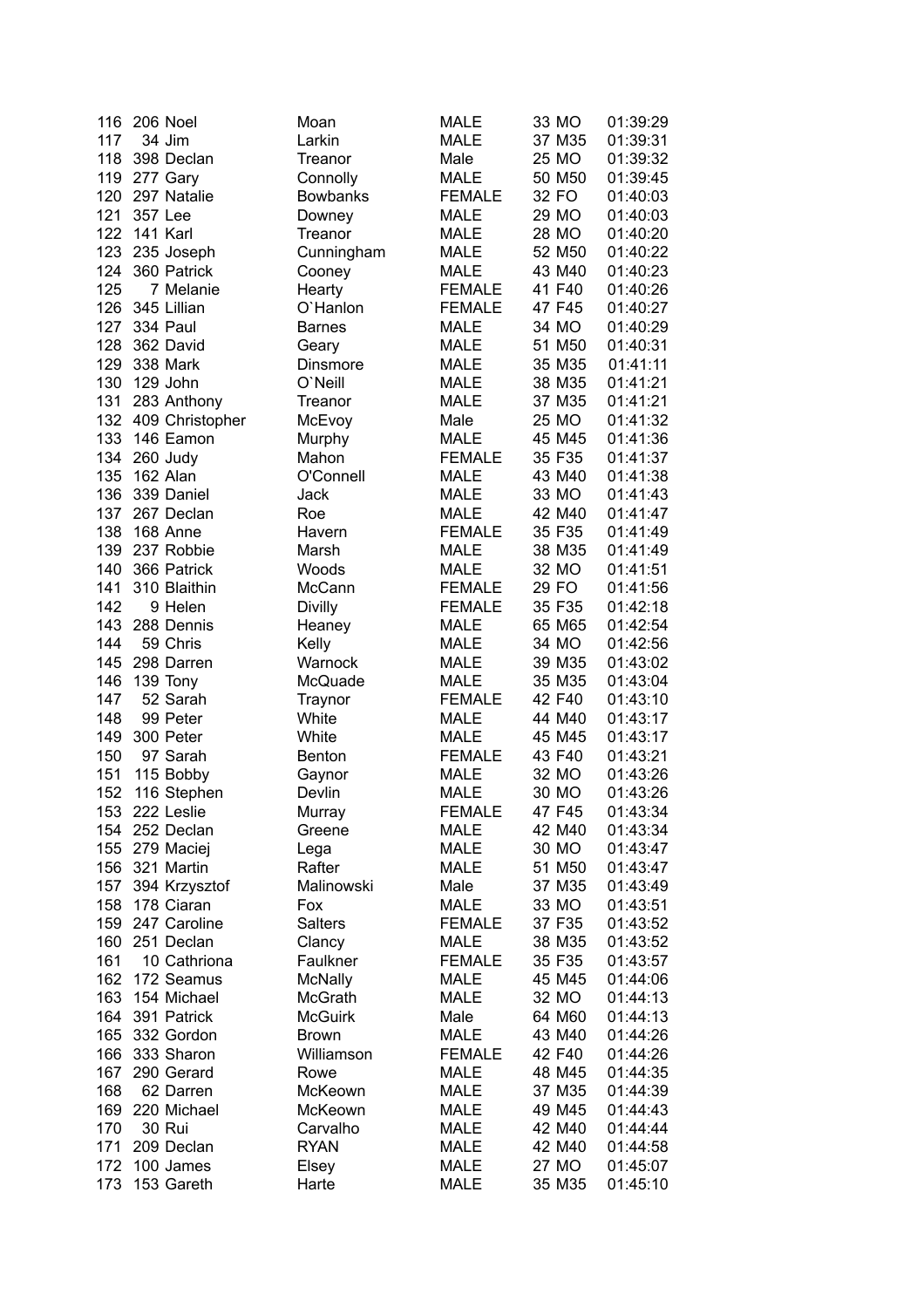| 174 | 411 Brendan            | O'Hagan         | Male          | 58 M55 | 01:45:16 |
|-----|------------------------|-----------------|---------------|--------|----------|
| 175 | 244 Stephen            | Ralph           | <b>MALE</b>   | 29 MO  | 01:45:23 |
| 176 | 315 Tony               | Conneally       | <b>MALE</b>   | 51 M50 | 01:45:27 |
| 177 | 280 Damian             | O'Brien         | <b>MALE</b>   | 40 M40 | 01:45:30 |
| 178 | 138 Brian              | Jennings        | <b>MALE</b>   | 36 M35 | 01:45:51 |
| 179 | 69 Elaine              | Walls           | <b>FEMALE</b> | 42 F40 | 01:46:14 |
| 180 | 346 John               | Crawley         | <b>MALE</b>   | 45 M45 | 01:46:14 |
| 181 | 12 Denise              | Murphy          | <b>FEMALE</b> | 37 F35 | 01:46:40 |
| 182 | 36 Michael             |                 | <b>MALE</b>   | 40 M40 | 01:46:41 |
|     |                        | Englishby       |               |        |          |
| 183 | 248 Sean               | McLernon        | <b>MALE</b>   | 24 MO  | 01:46:43 |
| 184 | 216 Sheona             | McKinney        | <b>FEMALE</b> | 34 FO  | 01:46:59 |
| 185 | 396 Jim                | Dignam          | Male          | 44 M40 | 01:47:00 |
| 186 | 340 Damian             | Hughes          | <b>MALE</b>   | 45 M45 | 01:47:05 |
| 187 | 88 BRIAN               | <b>COGHLAN</b>  | <b>MALE</b>   | 42 M40 | 01:47:06 |
| 188 | 182 P.J.               | O'Brien         | <b>MALE</b>   | 57 M55 | 01:47:08 |
| 189 | 392 Siobhan            | Shields         | Female        | 48 F45 | 01:47:13 |
| 190 | 320 Ciarán             | McArdle         | <b>MALE</b>   | 51 M50 | 01:47:24 |
| 191 | 73 Thomas              | Freeman         | <b>MALE</b>   | 38 M35 | 01:47:28 |
| 192 | 388 Conor              | Walsh           | Male          | 45 M45 | 01:47:34 |
| 193 | 108 Aoife              | Parrella        | <b>FEMALE</b> | 34 FO  | 01:47:37 |
| 194 | 72 Donal               | Cassidy         | <b>MALE</b>   | 29 MO  | 01:47:42 |
| 195 | 101 Paul               | Heaney          | <b>MALE</b>   | 56 M55 | 01:47:43 |
| 196 | 39 Jason               | Hill            | <b>MALE</b>   | 41 M40 | 01:47:53 |
| 197 | 213 Ronan              |                 | <b>MALE</b>   | 25 MO  | 01:48:08 |
|     |                        | O'Flaherty      |               |        |          |
| 198 | 272 Stephen            | OConnor         | <b>MALE</b>   | 37 M35 | 01:48:18 |
| 199 | 177 Alison             | Dunne           | <b>FEMALE</b> | 43 F40 | 01:48:37 |
| 200 | 79 Justin              | Farrell         | <b>MALE</b>   | 39 M35 | 01:48:56 |
| 201 | 200 Nigel              | Trainor         | <b>MALE</b>   | 46 M45 | 01:48:59 |
| 202 | 49 Paula               | Marley          | <b>FEMALE</b> | 30 FO  | 01:49:02 |
| 203 | 305 Clare              | Hearty          | <b>FEMALE</b> | 41 F40 | 01:49:17 |
| 204 | 373 Frank              | Mckenna         | Male          | 52 M50 | 01:49:39 |
| 205 | 53 Darren              | Prior           | <b>MALE</b>   | 38 M35 | 01:49:47 |
| 206 | 111 Mark               | Ramsey          | <b>MALE</b>   | 45 M45 | 01:49:52 |
| 207 | 77 Clodagh             | O'Neill         | <b>FEMALE</b> | 30 FO  | 01:49:53 |
| 208 | 147 Chris              | Doherty         | <b>MALE</b>   | 39 M35 | 01:49:53 |
| 209 | 11 Colette             | Miele           | <b>FEMALE</b> | 38 F35 | 01:50:09 |
| 210 | 13 Majella             | Murphy          | <b>FEMALE</b> | 37 F35 | 01:50:22 |
| 211 | 316 Eva                | Kitchen         | <b>FEMALE</b> | 37 F35 | 01:50:24 |
|     | 212 363 Colm           | McCann          | <b>MALE</b>   | 42 M40 | 01:50:37 |
| 213 | 19 Tina                | Crawley         | <b>FEMALE</b> | 46 F45 | 01:50:41 |
|     | 214 405 Sean           | Quinn           | Male          | 51 M50 | 01:50:41 |
|     | 215 265 Marguerite     | Robinson        | <b>FEMALE</b> | 46 F45 | 01:50:46 |
| 216 | 1 Eugene               | Winters         | <b>MALE</b>   | 56 M55 | 01:50:53 |
| 217 |                        |                 |               | 42 M40 |          |
|     | 48 Paul                | Dullaghan       | <b>MALE</b>   |        | 01:51:00 |
| 218 | 238 Lyle               | Jackson         | <b>MALE</b>   | 52 M50 | 01:51:06 |
| 219 | 16 Kieran              | Duffy           | <b>MALE</b>   | 50 M50 | 01:51:12 |
|     | 220 408 John           | Haughian        | Male          | 35 M35 | 01:51:22 |
| 221 | 367 Margaret           | Finley          | <b>FEMALE</b> | 47 F45 | 01:51:26 |
|     | 222 328 Michael        | Mc Mahon        | <b>MALE</b>   | 44 M40 | 01:51:31 |
| 223 | 187 David              | Love            | <b>MALE</b>   | 29 MO  | 01:51:53 |
| 224 | 54 Brenda              | Kearns          | <b>FEMALE</b> | 52 F50 | 01:52:10 |
| 225 | 45 Jonathan            | Hamilton        | <b>MALE</b>   | 51 M50 | 01:52:11 |
|     | 226 403 Alexander Owen | McCullough      | <b>MALE</b>   | 42 M40 | 01:52:16 |
| 227 | 3 Damian               | McCann          | <b>MALE</b>   | 43 M40 | 01:52:23 |
| 228 | 289 Jeff               | Scott           | <b>MALE</b>   | 33 MO  | 01:52:24 |
| 229 | 193 MARK               | <b>WINTERS</b>  | <b>MALE</b>   | 42 M40 | 01:52:29 |
|     | 230 270 Barbara        | Fleming - Ovens | <b>FEMALE</b> | 45 F45 | 01:52:29 |
| 231 | 314 Caoimhe            | Rooney          | <b>FEMALE</b> | 20 FO  | 01:52:36 |
|     |                        |                 |               |        |          |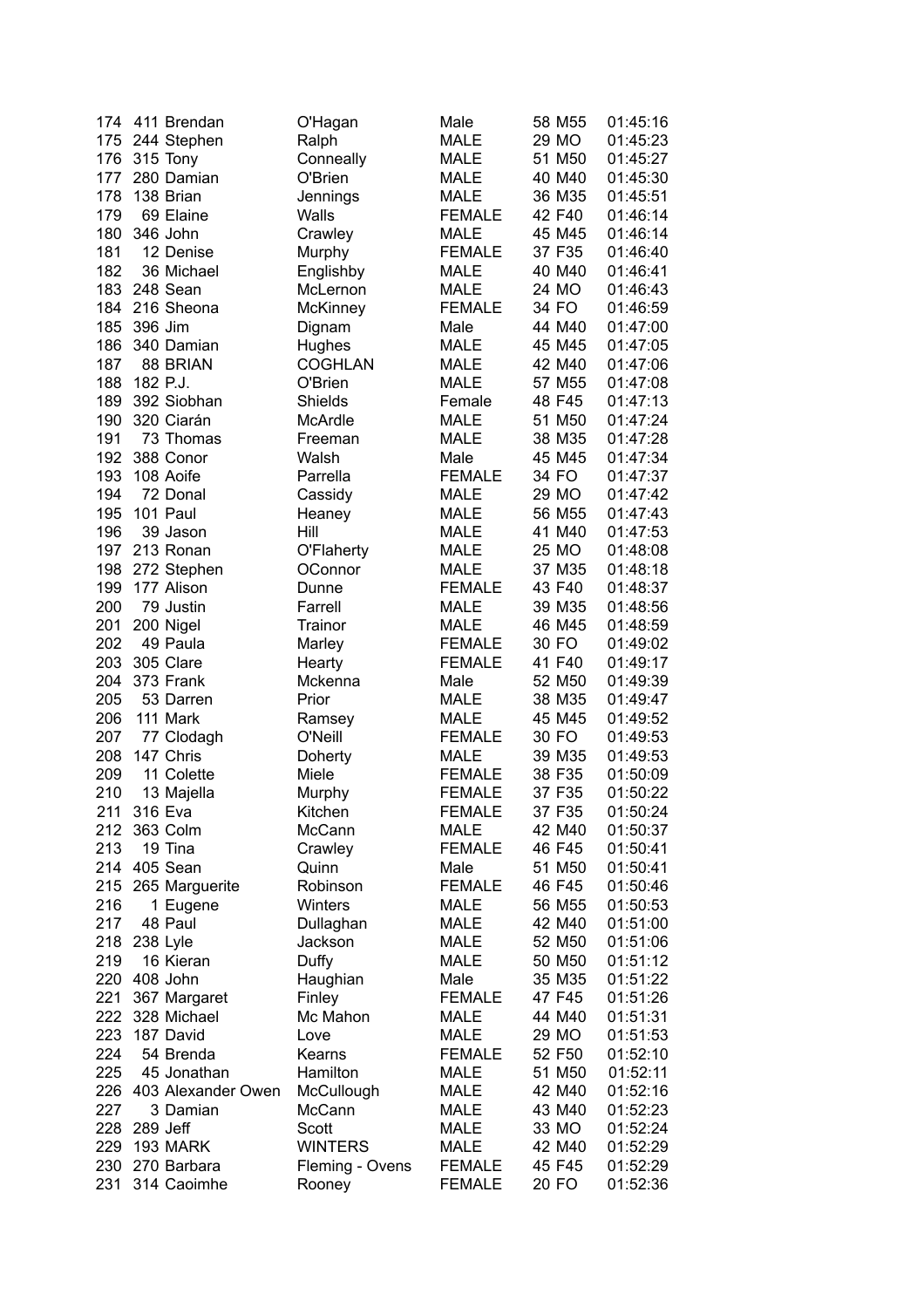| 232 | 407 Liam           | Cairns          | Male          | 35 M35 | 01:52:47 |
|-----|--------------------|-----------------|---------------|--------|----------|
| 233 | 84 Donal           | Cassidy         | <b>MALE</b>   | 40 M40 | 01:53:02 |
| 234 | 173 Pat            | O'Driscoll      | <b>MALE</b>   | 66 M65 | 01:53:03 |
| 235 | 210 Cathy          | Cunningham      | <b>FEMALE</b> | 32 FO  | 01:53:03 |
| 236 | 41 Cara            | Hamilton        | <b>FEMALE</b> | 38 F35 | 01:53:10 |
| 237 | 207 Ciaran         | <b>McSherry</b> | <b>MALE</b>   | 32 MO  | 01:53:11 |
| 238 | 58 David           | Rushe           | <b>MALE</b>   | 30 MO  | 01:53:16 |
| 239 | 17 Edel            | Dunlop          | <b>FEMALE</b> | 51 F50 | 01:53:27 |
| 240 |                    |                 | <b>MALE</b>   | 53 M50 | 01:53:29 |
|     | 184 Cyril          | Sherry          |               |        |          |
| 241 | 370 Ciaran         | Rodgers         | Male          | 42 M40 | 01:53:33 |
| 242 | 130 Breige         | Grant           | <b>FEMALE</b> | 51 F50 | 01:53:36 |
| 243 | 148 Noel           | Loughern        | <b>MALE</b>   | 44 M40 | 01:53:36 |
| 244 | 202 Paul           | O'Connor        | <b>MALE</b>   | 49 M45 | 01:54:12 |
| 245 | 286 Gary           | Turkington      | <b>MALE</b>   | 33 MO  | 01:54:18 |
| 246 | 293 Peter          | Mc Donnell      | <b>MALE</b>   | 33 MO  | 01:54:18 |
| 247 | 50 Josie           | Knowles         | <b>FEMALE</b> | 24 FO  | 01:54:32 |
| 248 | 94 Stephen         | McCabe          | <b>MALE</b>   | 41 M40 | 01:54:46 |
| 249 | 123 Éilis          | Linden          | <b>FEMALE</b> | 26 FO  | 01:55:05 |
| 250 | 128 John           | Smyth           | <b>MALE</b>   | 45 M45 | 01:55:06 |
| 251 | 257 Gerry          | <b>Stewart</b>  | <b>MALE</b>   | 47 M45 | 01:55:07 |
| 252 | 234 Alexius        | Mulholland      | <b>FEMALE</b> | 37 F35 | 01:55:10 |
| 253 | 416 Late           | Entry           | Female        | F      | 01:55:10 |
| 254 | 266 Cathy          | <b>Mathers</b>  | <b>MALE</b>   | 44 M40 | 01:55:11 |
| 255 | 291 Joanne         | Clarke          | <b>FEMALE</b> | 36 F35 | 01:55:12 |
| 256 | 355 Paula          |                 | <b>FEMALE</b> | 43 F40 | 01:55:13 |
|     |                    | <b>Boyle</b>    |               |        |          |
| 257 | 397 Kathleen       | Cheshire        | Female        | 45 F45 | 01:55:34 |
| 258 | 241 Martin         | <b>Brady</b>    | <b>MALE</b>   | 43 M40 | 01:55:41 |
| 259 | 176 Peter          | Dunne           | <b>MALE</b>   | 49 M45 | 01:55:50 |
| 260 | 105 Colin          | Connolly        | <b>MALE</b>   | 38 M35 | 01:55:58 |
| 261 | 387 Edel           | Clelland        | Female        | 36 F35 | 01:56:16 |
| 262 | 274 Raymond        | Aughey          | <b>MALE</b>   | 48 M45 | 01:56:20 |
| 263 | 197 Siofra         | <b>McSherry</b> | <b>FEMALE</b> | 32 FO  | 01:56:29 |
| 264 | 402 Iryna          | Kennedy         | Female        | 47 F45 | 01:56:29 |
| 265 | 145 Paul           | <b>McShane</b>  | <b>MALE</b>   | 50 M50 | 01:56:30 |
| 266 | 259 Ronan          | Minnock         | <b>MALE</b>   | 22 MO  | 01:56:30 |
| 267 | 250 Shane          | Mckevitt        | <b>MALE</b>   | 34 MO  | 01:56:31 |
| 268 | 378 Milo           | Mccourt         | Male          | 58 M55 | 01:56:44 |
|     | 269 221 Margo      | Fegan           | <b>FEMALE</b> | 45 F45 | 01:56:46 |
|     | 270 246 Kevin      | Mc sherry       | <b>MALE</b>   | 41 M40 | 01:56:46 |
| 271 | 385 Mary           | McArdle         | Female        | 48 F45 | 01:56:55 |
| 272 | 254 Alexander Owen | McCullough      | <b>MALE</b>   | 42 M40 | 01:56:57 |
| 273 | 96 Patrick         | McMahon         | <b>MALE</b>   | 23 MO  | 01:56:58 |
| 274 | 292 Owen           | Dawe            | <b>MALE</b>   | 41 M40 | 01:56:59 |
| 275 | 382 Laura          | Reel            | Female        | 30 FO  | 01:57:05 |
| 276 | 192 Caroline       | Mcevoy          | <b>FEMALE</b> | 40 F40 | 01:57:22 |
|     | 369 John           |                 |               |        |          |
| 277 |                    | Cinnamond       | <b>MALE</b>   | 50 M50 | 01:57:32 |
| 278 | 365 Stefan         | Kearney         | <b>MALE</b>   | 24 MO  | 01:57:33 |
| 279 | 204 David          | Goodall         | <b>MALE</b>   | 36 M35 | 01:58:05 |
| 280 | 306 Alan           | Campbell        | <b>MALE</b>   | 35 M35 | 01:58:09 |
| 281 | 268 Andrew         | Smyth           | <b>MALE</b>   | 52 M50 | 01:58:12 |
| 282 | 86 Micheal         | Gaskin          | <b>MALE</b>   | 45 M45 | 01:58:40 |
| 283 | 161 Geraldine      | <b>CAMPBELL</b> | <b>FEMALE</b> | 39 F35 | 01:58:52 |
| 284 | 132 Siobhan        | White           | <b>FEMALE</b> | 37 F35 | 01:58:54 |
| 285 | 157 Des            | McDonnell       | <b>MALE</b>   | 34 MO  | 01:59:09 |
| 286 | 261 Martin         | Mcshane         | <b>MALE</b>   | 33 MO  | 01:59:09 |
| 287 | 263 Cecilia        | Flynn           | <b>FEMALE</b> | 37 F35 | 01:59:16 |
| 288 | 87 Craig           | Colgan          | <b>MALE</b>   | 25 MO  | 01:59:35 |
| 289 | 336 Colette        | <b>McPolin</b>  | <b>FEMALE</b> | 51 F50 | 01:59:45 |
|     |                    |                 |               |        |          |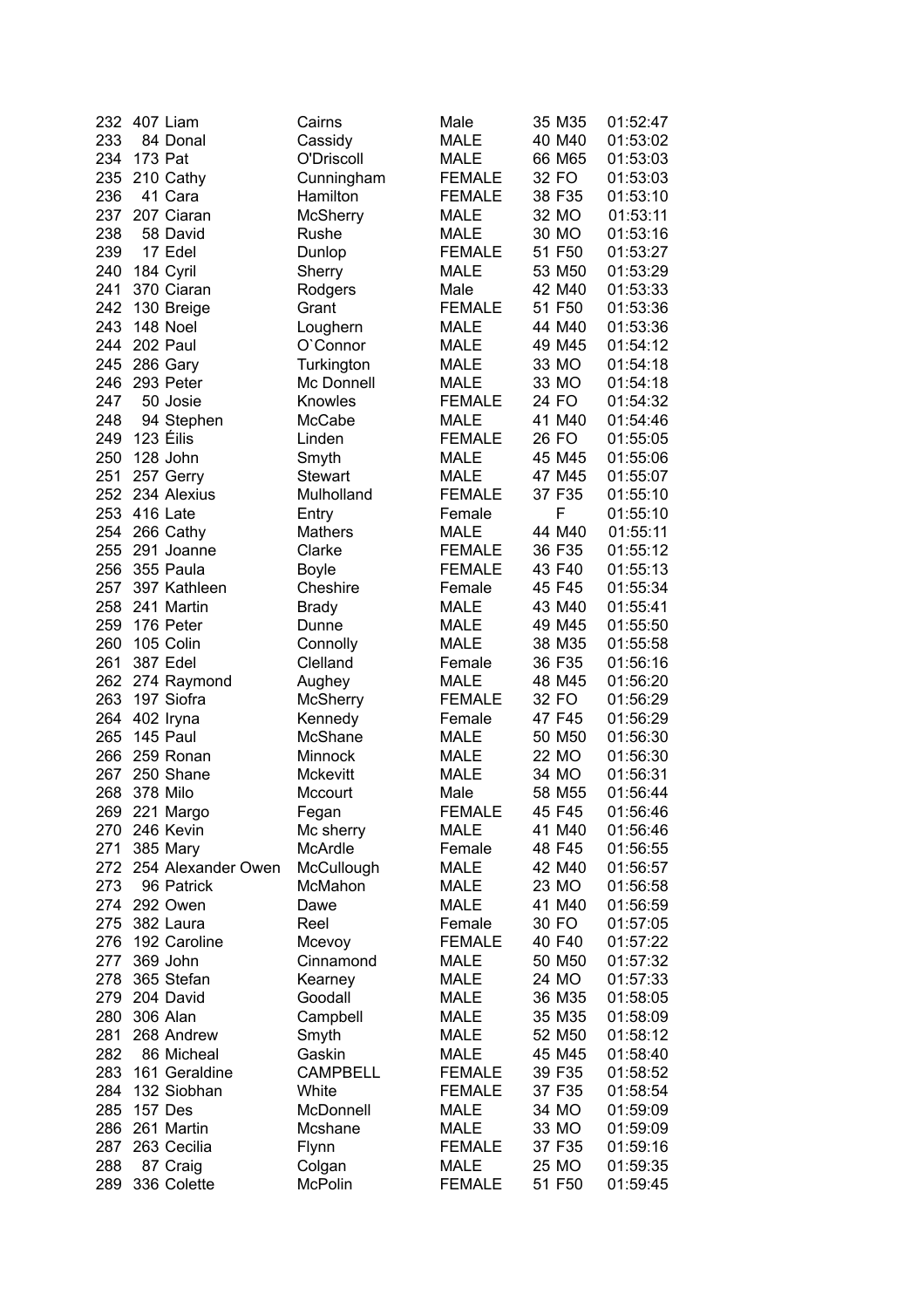| 290 | 152 Paula     | Harte            | <b>FEMALE</b> | 34 FO  | 01:59:46 |
|-----|---------------|------------------|---------------|--------|----------|
| 291 | 56 Paul       | Cordner          | <b>MALE</b>   | 37 M35 | 02:00:03 |
| 292 | 55 Dermot     | Fisher           | <b>MALE</b>   | 53 M50 | 02:00:04 |
| 293 | 242 Johnny    | Catterson        | <b>MALE</b>   | 42 M40 | 02:01:10 |
| 294 | 273 Oli       | Gleeson          | <b>MALE</b>   | 39 M35 | 02:01:20 |
| 295 | 211 David     | Casey            | <b>MALE</b>   | 38 M35 | 02:01:21 |
| 296 | 381 Yvonne    | Murphy           | Female        | 38 F35 | 02:01:21 |
| 297 | 37 Diane      | Woods            | <b>FEMALE</b> | 49 F45 | 02:01:50 |
| 298 | 413 Francis   |                  | Male          | M      | 02:02:20 |
|     |               | Loye             |               |        |          |
| 299 | 415 Martin    | Mallon           | Male          | 33 MO  | 02:02:20 |
| 300 | 271 Lorcan    | Mussen           | <b>MALE</b>   | 35 M35 | 02:02:32 |
| 301 | 112 Paul      | Edgar            | <b>MALE</b>   | 48 M45 | 02:02:40 |
| 302 | 5 Sabrina     | Mulholland       | <b>FEMALE</b> | 36 F35 | 02:03:01 |
| 303 | 195 Deirdre   | Tuomey           | <b>FEMALE</b> | 47 F45 | 02:03:17 |
| 304 | 393 Carrie    | Moonan           | Female        | 36 F35 | 02:03:30 |
| 305 | 104 Connor    | Sweeney          | <b>MALE</b>   | 50 M50 | 02:03:42 |
| 306 | 329 Ryan      | Mc cabe          | <b>MALE</b>   | 26 MO  | 02:04:01 |
| 307 | 269 Eoin      | Manning          | <b>MALE</b>   | 45 M45 | 02:04:08 |
| 308 | 159 Graeme    | McGowan          | <b>MALE</b>   | 31 MO  | 02:04:11 |
| 309 | 137 Kelly     | Mulholland       | <b>FEMALE</b> | 39 F35 | 02:04:36 |
| 310 | 91 Daragh     | O'Rourke         | <b>MALE</b>   | 41 M40 | 02:04:44 |
| 311 | 142 Stephen   | Ormiston         | <b>MALE</b>   | 25 MO  | 02:04:57 |
| 312 | 140 Lisa      | <b>Rice</b>      | <b>FEMALE</b> | 34 FO  | 02:05:00 |
| 313 | 239 THOMAS    | <b>MCKINSTRY</b> | <b>MALE</b>   | 47 M45 | 02:05:10 |
| 314 | 285 Phelim    | Mccaul           | <b>MALE</b>   | 45 M45 | 02:05:18 |
|     |               |                  |               |        |          |
| 315 | 374 Donal     | McGreevey        | <b>MALE</b>   | 38 M35 | 02:05:26 |
| 316 | 414 Majella   | Mallon           | Female        | 31 FO  | 02:05:32 |
| 317 | 83 Siobhan    | Cassidy          | <b>FEMALE</b> | 36 F35 | 02:05:34 |
| 318 | 282 Sinead    | Mcgreevy         | <b>FEMALE</b> | 33 FO  | 02:05:42 |
| 319 | 189 Sonia     | McNeice          | <b>FEMALE</b> | 45 F45 | 02:05:44 |
| 320 | 226 Attracta  | Magennis         | <b>FEMALE</b> | 47 F45 | 02:06:03 |
| 321 | 127 Gary      | McCourt          | <b>MALE</b>   | 32 MO  | 02:07:04 |
| 322 | 358 Darrelle  | Shields          | <b>FEMALE</b> | 34 FO  | 02:07:13 |
| 323 | 21 Denise     | Maguire          | <b>FEMALE</b> | 49 F45 | 02:07:22 |
| 324 | 344 Sean      | Smith            | <b>MALE</b>   | 34 MO  | 02:07:26 |
| 325 | 228 Eamon     | Carlisle         | <b>MALE</b>   | 45 M45 | 02:07:28 |
| 326 | 136 Noleen    | O'Hanlon         | <b>FEMALE</b> | 55 F55 | 02:07:39 |
|     | 327 160 james | campbell         | <b>MALE</b>   | 42 M40 | 02:07:53 |
| 328 | 287 Ciaran    | O'Rourke         | <b>MALE</b>   | 33 MO  | 02:07:53 |
| 329 | 20 Neal       | Skelton          | <b>MALE</b>   | 52 M50 | 02:08:00 |
| 330 | 380 Donna     | <b>McAuley</b>   | Female        | 29 FO  | 02:08:20 |
| 331 | 331 Miceal    | Haughian         | <b>MALE</b>   | 22 MO  | 02:09:37 |
| 332 | 2 Kara        | McDonald         | <b>FEMALE</b> | 39 F35 | 02:10:12 |
| 333 | 230 Patrick   | O'Rourke         | <b>MALE</b>   | 48 M45 | 02:10:17 |
| 334 | 90 Ciara      | Heaney           | <b>FEMALE</b> | 41 F40 | 02:10:23 |
| 335 | 399 Patricia  |                  |               | 56 F55 | 02:10:52 |
|     |               | McCullough       | Female        |        |          |
| 336 | 390 Cathy     | <b>Byrne</b>     | Female        | 57 F55 | 02:11:36 |
| 337 | 383 Nicola    | Murphy           | Female        | 31 FO  | 02:11:46 |
| 338 | 401 Ashlyn    | Kimbley          | Female        | 44 F40 | 02:11:56 |
| 339 | 64 Aisling    | Mc Elroy         | <b>FEMALE</b> | 32 FO  | 02:12:09 |
| 340 | 78 Mark       | Gaskin           | <b>MALE</b>   | 30 MO  | 02:13:06 |
| 341 | 32 Kelly      | Jones            | <b>FEMALE</b> | 37 F35 | 02:13:15 |
| 342 | 312 Jussi     | Ikonen           | <b>MALE</b>   | 33 MO  | 02:13:16 |
| 343 | 60 Ann        | McAlarney        | <b>FEMALE</b> | 55 F55 | 02:13:17 |
| 344 | 208 Liz       | Power            | <b>FEMALE</b> | 43 F40 | 02:14:12 |
| 345 | 199 Catherine | Medlicott        | <b>FEMALE</b> | 36 F35 | 02:14:14 |
| 346 | 375 Sandra    | Duffy            | Female        | 36 F35 | 02:15:11 |
| 347 | 342 Amanda    | <b>McVerry</b>   | <b>FEMALE</b> | 31 FO  | 02:15:25 |
|     |               |                  |               |        |          |